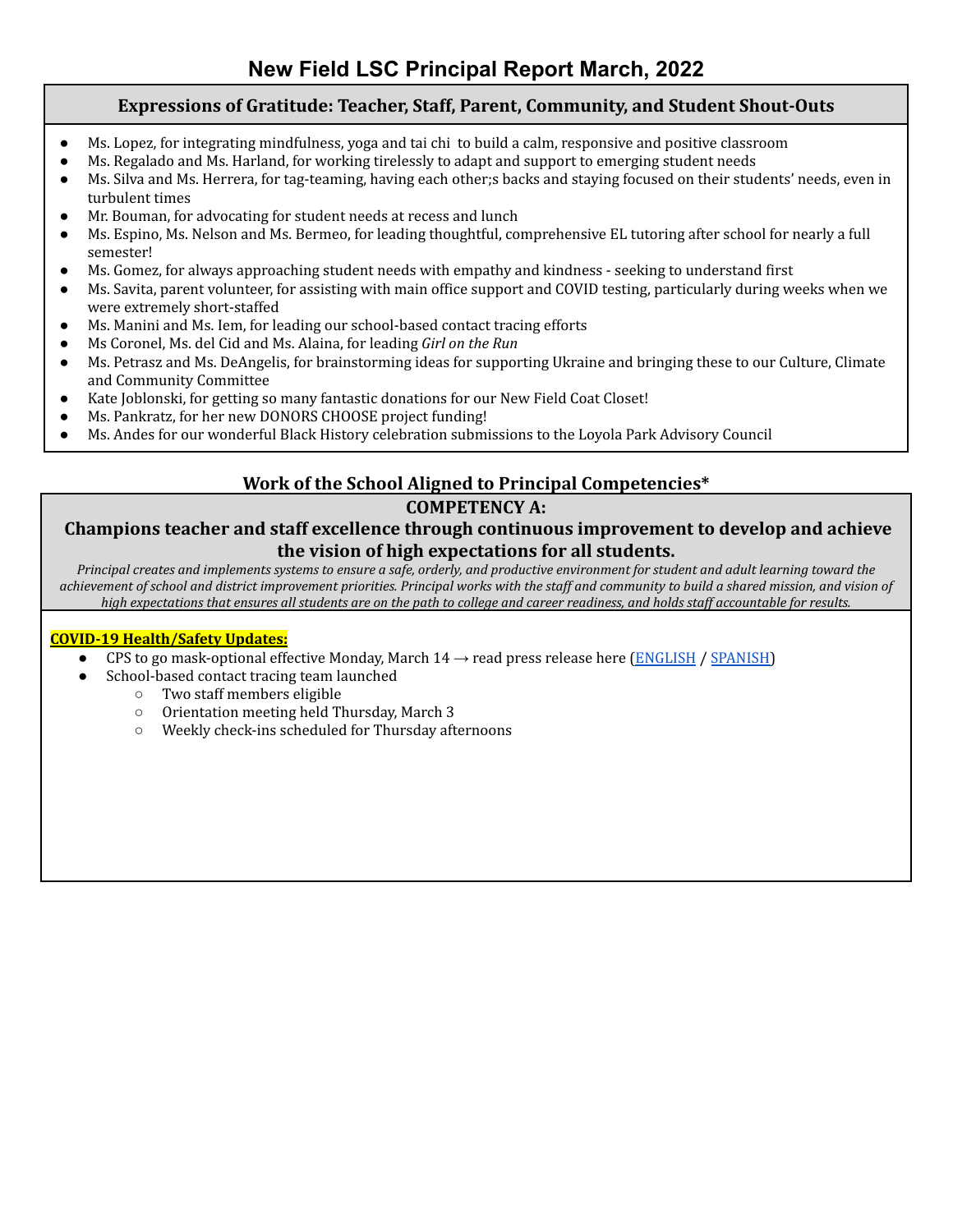#### **Current COVID Data:** UPDATED 3.6.22 % Fully Vaccinated % of students enrolled in % of students in remote **COVID testing weekly** weekly COVID testing positivity rate **Students** learning (excludes age ineligible students) 53.8% 36.1%  $0%$  $0\%$ (-2% from Week 25) (+1% Week 25)  $(+.5$  from week 25)  $(-1%$  from week 25)

#### **February 1 - March 8 Weekly Surveillance Testing Positivity Rates**

| <b>Collection Date</b><br>is from 2022/02/01 until 2022/03/08        | <b>Result Date</b><br>is any time | <b>Appointment Date</b><br>is any time | Organization<br>is any value    | Population<br>is any value |
|----------------------------------------------------------------------|-----------------------------------|----------------------------------------|---------------------------------|----------------------------|
| <b>Site Name</b><br><b>Test Type</b><br>is any value<br>is any value |                                   |                                        |                                 |                            |
| 906<br>Total Tests Released (i)                                      | Positive Tests (i)                |                                        | 0.89%<br>Positive Test Rate (i) |                            |

#### **Building Safety & Safe, Orderly Processes:**

- New LED lighting installed in the cafeteria Monday, February 27
- Wireless upgrade completed Friday, February 25
- Building engineer Pat O'Sullivan expected to return on March 15, 2022
- Outstanding vacancy: evening custodian

#### **PSRP (Support Staff) MOY Check-ins:**

- Prioritized all newly hired SECAs (hired during SY22 or EOY SY21)
- MOY ratings provided, along with celebrations, concentrations and next steps/resources

#### **Equitable Grading Practices:**

- LBS Team (Special Education) developing aligned, equitable grading practices for students with IEPs including:
	- When to modify promotion criteria
	- How to account for modified/accommodated work
	- How to account for modified/accommodated assessments
- ILT considering next steps for aligned, equitable grading practices:
	- Used Q2 "Chavez report" (deep dive into gradebooks) to analyze current trends and practices for grades 1-4
	- Developed three possible next steps, will prioritize prior to our next meeting on 3/17:
		- 1. Build uniformity across grade level and # of assignments, which assignments were chosen and why.
			- 2. We need to build more time for discussing grading and rationale about grading.
			- 3. We need clear rubrics across grades.
	- Utilize professional text to guide our thinking: Grading for Equity (Joe Feldman)
	- $\circ$  Considering thought partnership with Ravenswood ES  $\rightarrow$  have been engaged in this work for 2+ years

#### **Staff Participatory Budgeting (PPLC) Funds:**

- \$12,000 to spend as teachers see fit
	- $\circ$  \$2,000 per grade level K-4
		- \$1,000 for LBS team
		- \$1,000 for Essentials team
	- NOTE: PK, LBS and Essentials team all have other centrally-allocated funds that they may also spend as they best see fit
- Choice in approach:
	- Schoolwide need
	- Grade level need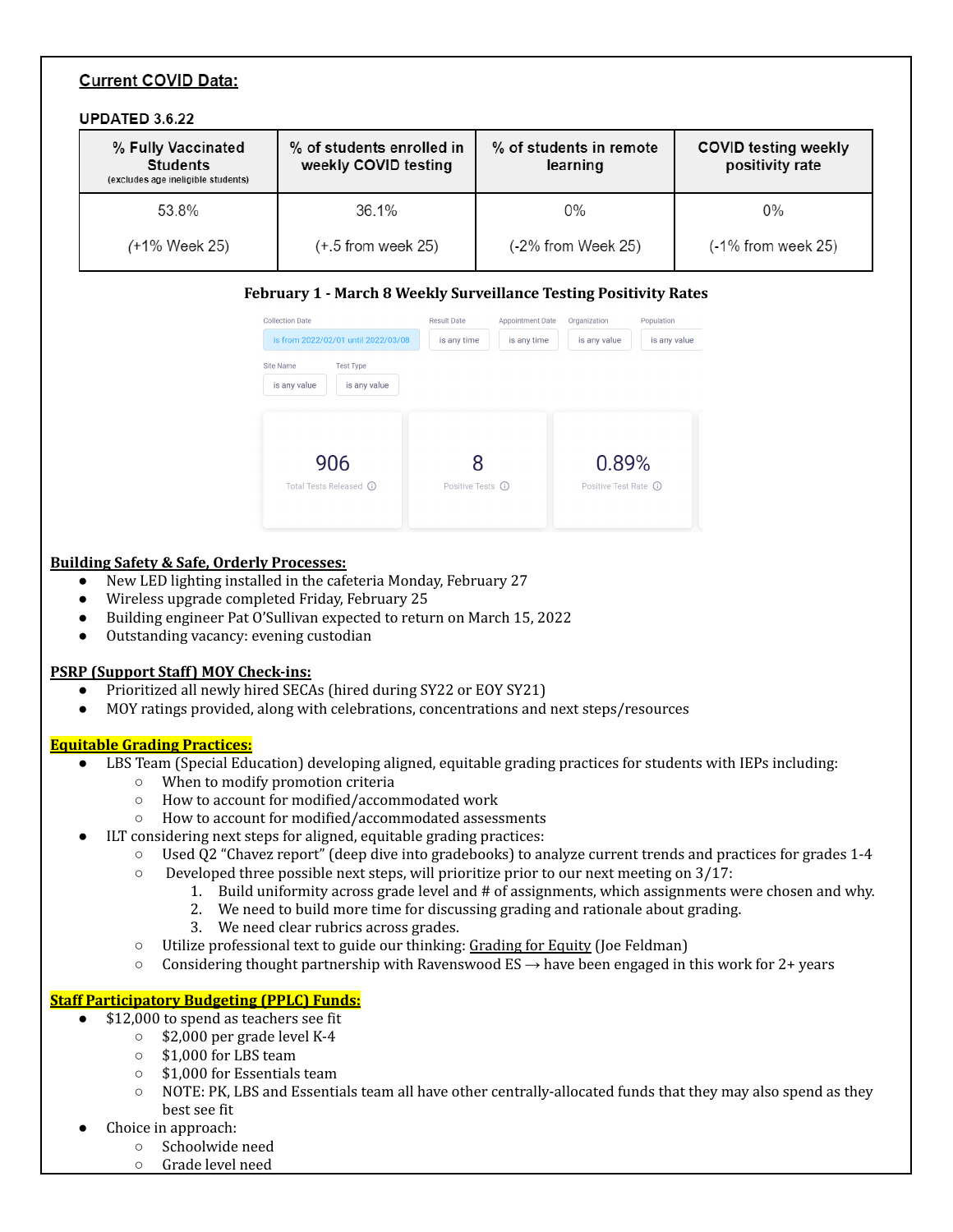#### ○ Individual classroom need

- All K-4 teacher teams & the Essentials team chose to divide funds between classrooms
- LBS team decided to allocate funds to create a school-wide Sensory Walk (note, we will kick in additionally funding as needed, particularly for consumable materials)

#### **New Field Discretionary Funds Budget Check & Next Steps (see [spreadsheet\)](https://docs.google.com/spreadsheets/d/1MCjvnVKZhuz2oCBHCJkiY-awggtTpKG_/edit?usp=sharing&ouid=110010619595071385205&rtpof=true&sd=true)**

#### **SY23 Budget Planning Launched:**

- Enrollment appeal submitted (see HSIA attachment)
- Analyzing spending patterns SY21 & SY22
- Utilizing remaining funds to make necessary purchases for SY23 (consumables, digital licenses, summer professional development) and maintain current needs (largest continued need is staffing, hourly roles)
- Will begin soliciting ideas from stakeholders within the next two weeks, as aligned with our [current](https://docs.google.com/spreadsheets/d/1PBQt-bgXR77qfLfLo8sh_m5SI-ZPc9BjgLHTT8UOdnQ/edit#gid=0) CIWP

|                                                               | <b>SY22 Projected</b><br><b>Enrollment (SY22</b><br><b>Budgeted Funds)</b> | SY22 20th Day | <b>Enrollment SY22</b><br><b>When Appeal</b><br>Submitted | <b>Current YTD K-4</b><br>Enrollment |
|---------------------------------------------------------------|----------------------------------------------------------------------------|---------------|-----------------------------------------------------------|--------------------------------------|
| <b>Total Enrollment</b>                                       | $519*$<br>(503)                                                            | 452           | 474                                                       | 477                                  |
| Projected Change in<br>Funding<br>(SBB approximation \$5,000) |                                                                            | $-$ \$355,000 | $-$ \$255,000                                             | $-$ \$240,000                        |

### **COMPETENCY B: Creates powerful professional learning systems that guarantee learning for students.**

The principal works with the school staff and community to utilize the district's framework for effective teaching and learning to *improve instruction for all students.*

#### **Staffing:**

● Staffing Updates – welcome new staff!

○ Mateo Gutierrez [Mosquera](mailto:mgutierrezmosquera@cps.edu) - new SECA (newly created position via ODLSS appeal December, 2021)

- **Outstanding Staffing Vacancies** 
	- 0.5 Case Manager
	- 1 SECA position, temporary

#### **Professional Learning Systems:**

- **Responsive Classroom Professional Practice Goals & Next Steps:** 
	- Finished 4 Day Core Course
	- K-4 classroom teachers and LBS teachers submitted goals in February
	- $\circ$  March & April: 1/1 RC check-ins, coaching log, pop-ins, feedback and next steps
	- Summer Professional Development available, as aligned to teacher needs

#### Committees resumed via Flex days:

- **Instructional Leadership team (ILT):** Aligned, equitable grading practices
- **MTSS (Academic Interventions) :** Progress monitoring data, piloting early literacy normed assessments & planning for end-of-cycle data analysis
- **Behavioral Health Team (BHT)**: small group progress monitoring, discussions of emergent student needs, refining systems/processes
- **Culture, Climate, Community (CCC)**: Planning to resume school wide celebrations: staff celebrations, EOY celebrations, playground dedications. Supporting staff members coping with challenging life events. 5 Essentials survey
- **Science:** Aligning school wide science instruction, planning themed bulletin boards, advocating for K-2 curricular resources

### **COMPETENCY C: Builds a culture focused on college and career readiness.**

Principal works with staff and community to build a culture of high expectations and aspirations for every student by setting clear *staf and students' social-emotional learning.*